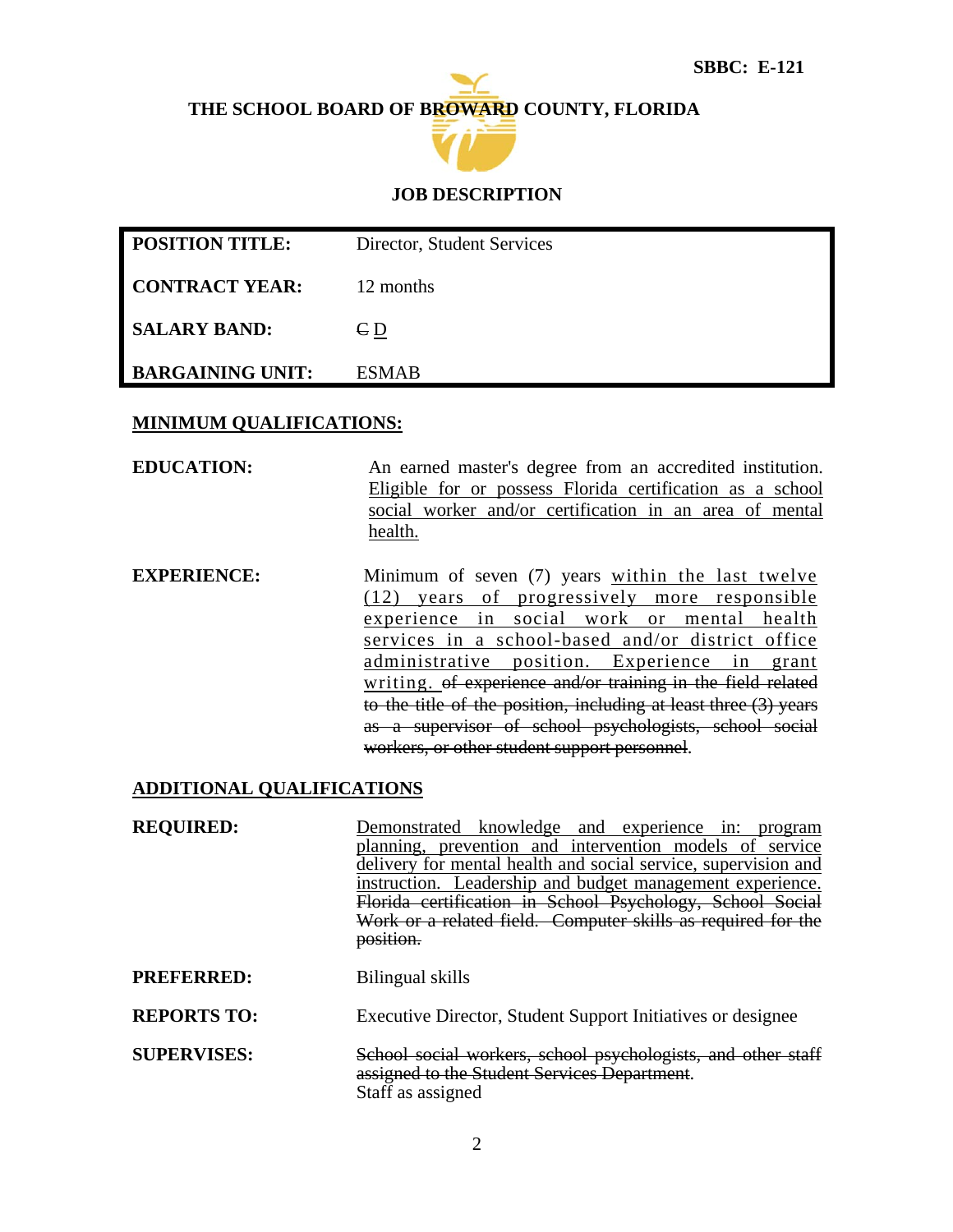### **POSITION GOAL:** Ensure the delivery of a comprehensive, consistent, and responsive array of student support services by developing a sound plan for service delivery and working in collaboration with the Area Coordinators of Student Services, as well as school social workers and school psychologists, to deliver services that conform to legislated requirements and are responsive to individual and system-wide needs.

To provide leadership and direction for the Student Services department to ensure effective implementation and compliance of programs: Child Abuse and Neglect Services, Delinquency Services, Family Counseling, Foster Care Services, Homeless Education Services, School Social Work and Attendance Services, in the delivery of dropout prevention strategies, to undergird high school graduation and support the District's Strategic Plan.

### **ESSENTIAL PERFORMANCE RESPONSIBILITIES:**

#### **The Director, Student Services shall:**

- 1. keep maintain the Executive Director, Student Support Initiatives aware of the status of Student Support programs, staff, needs or concerns.
- 2. develop, implement, and monitor a comprehensive program of student support services throughout the district in conjunction with Area Coordinators of Student Services, school psychologists, and school social workers.
- 3. meet on a regular basis with Area Coordinators of Student Services to ensure uniform implementation of a comprehensive program student support services throughout the district.
- 4. ensure that the requirements, as outlined under Section 504 of the Federal Rehabilitation Act of 1973 (504 Education Plans) related to classroom accommodations, medical documentation, and provision of student support services, are met and monitored; provide staff with regular communications on Section 504 updates and issues.
- 5. develop and implement recruitment strategies to attract candidates for school psychologist and social worker positions.
- 6. participate with Area Coordinators of Student Services in interviewing candidates and recommending employment for school psychologist and social worker positions.
- 7. collaborate with school psychology and school social work training programs to enhance the relevance of training experiences to practice.
- 8. plan and monitor the effectiveness of the school psychologist and social worker internship programs supported by the department.
- 9. develop, monitor, and manage the Student Services Department budget.
- 10. develop, implement, and monitor data management procedures to ensure school social work, psychological records, 504 Education Plans, attendance records, and other sensitive data collected on students is maintained in a confidential and secure environment.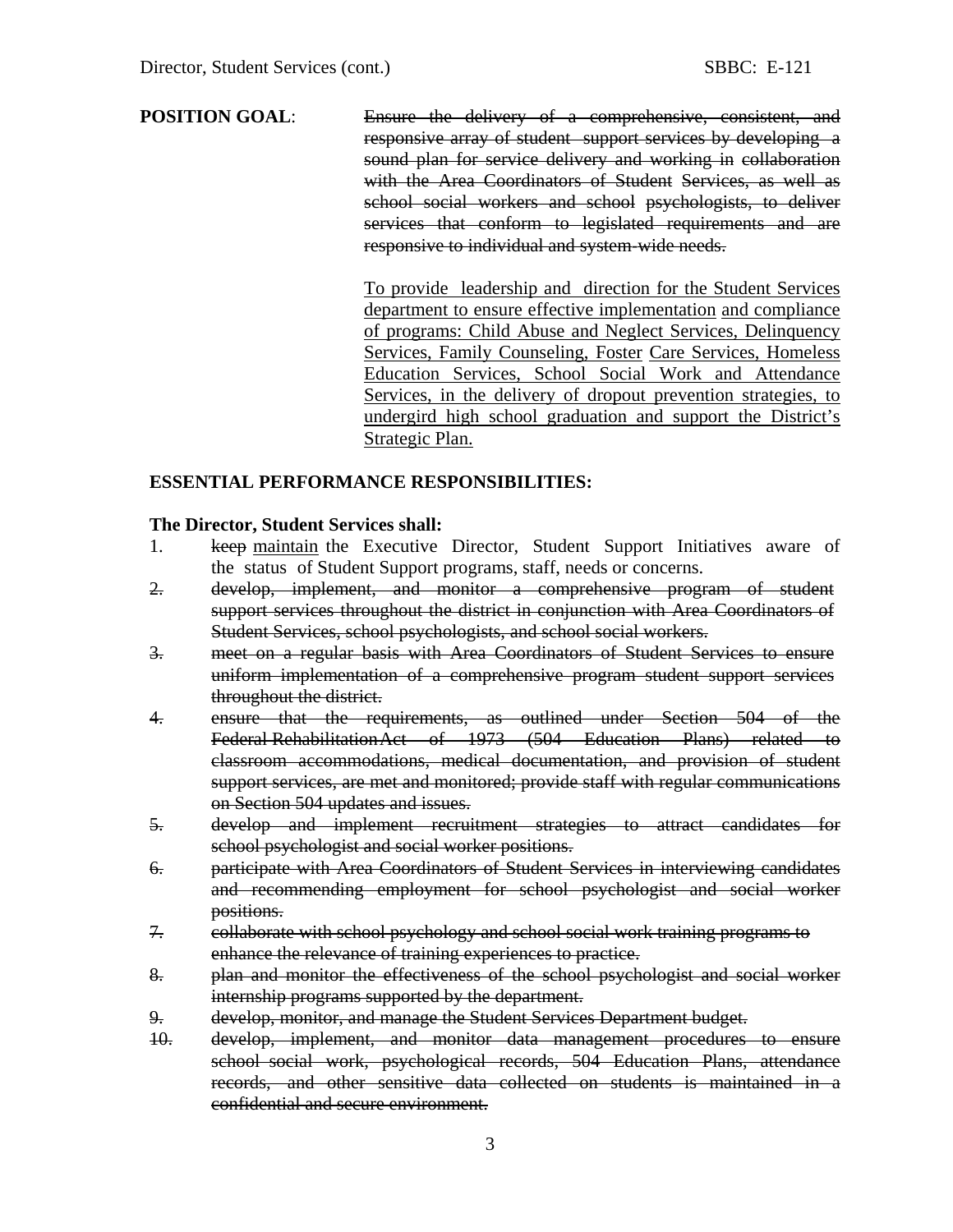- 11. develop, implement, and maintain active communication vehicles for educating school personnel and members of the community regarding the practice of school psychology and school social work.
- 12. represent student support services to include the child abuse and teenage parents programs on district and community committees which address relevant concerns.
- 13. plan professional development programs, in coordination with Human Resource Development, for school psychologists and social workers in conjunction with Area Coordinators of Student Services.
- 14. assist area Superintendents, Executive Director, Student Support Initiatives and Area Coordinators of Student Services in investigating and mediating complaints or problems regarding student support services.
- 15. provide School Social Work and Attendance, child abuse and teenage parent programs information requested by state, school district, national/state/local professional organizations, community agencies, media and the general public.
- 16. advise and coordinate with other departments that have employed school social workers and/or school psychologists, regarding their job descriptions, training, staff development, evaluation and professional practice standards.
- 17. provide the leadership to ensure that the professional and ethical practice standards of school psychologists and social workers are implemented and upheld in the district as outlined by the National Association of Social Workers (NASW) and the National Association of School Psychologists.
- 18. monitor confidentiality procedures in the handling of the School Social work and Attendance Department's Referral and Report Forms at the school level.
- 19. coordinate the development and implementation of programs to support school staff members in addressing the emotional and psychological needs of students arising from extraordinary situations, hard-to-teach students, and other students or situations requiring targeted support from student support services staff.
- 20. convene and coordinate the functions of the Teenage Parent Advisory Committee.
- 21. coordinate program planning, monitor and interpret all program and statistical data related to the Child Abuse and Neglect Program in the district.
- 22. collaborate with other districts and professional associations to share effective strategies for service improvement.
- 23. coordinate the program for child labor law enforcement.
- 24. maintain relevant information of departmental activities to prepare periodic reports of service compliance with legal and policy requirements, timeliness, and effectiveness.
- 25. coordinate inquiries on student information from Health and Rehabilitative Services, parents and other out-of-town inquiries.
- 2. develop, implement, and monitor a comprehensive program of student services throughout the District ensuring that the department's priorities and projects align with the District Strategic Plan.
- 3. develop and implement systems to collect and use relevant data for planning, policies, procedures, program evaluation, and for adhering to such data requests from state, school districts, national/state/local professional organizations, community agencies, media and the general public.
- 4. plan, implement and monitor initiatives relating to the student attendance needs of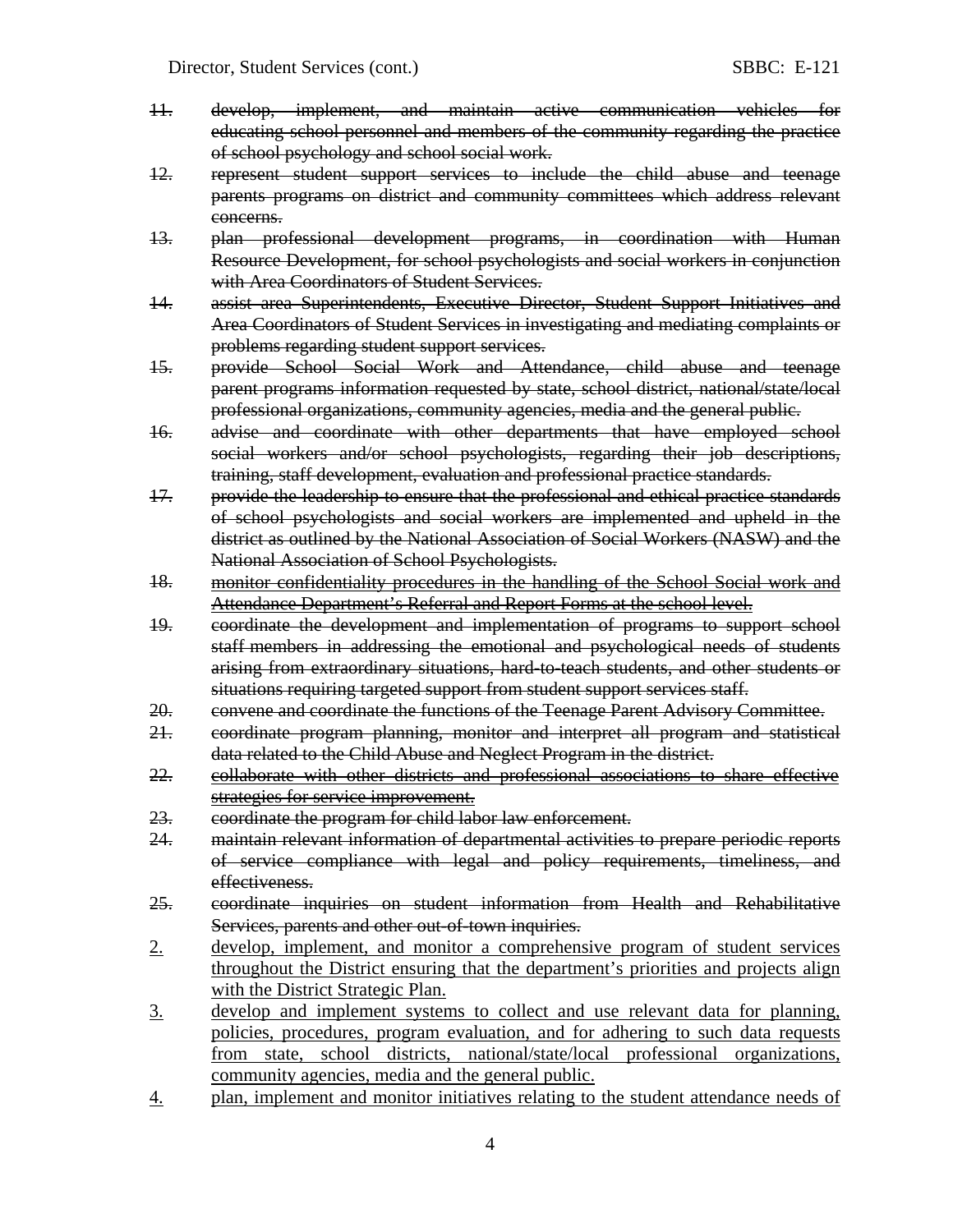the District and to comply with compulsory attendance laws.

- 5. develop, implement and maintain active communication vehicles for educating school personnel and members of the community regarding the support services offered by the Student Services Department.
- 6. develop, monitor and manage the Student Services Department budget.<br>
7. develop, implement and monitor data management procedures to en
- 7. develop, implement and monitor data management procedures to ensure student records and other sensitive data collected on students is maintained in a confidential and secure environment.
- 8. provide input at the State and Federal level to influence the development and impact of legislation and procedures that reflect the District Strategic Plan related to specific services within the department.
- 9. develop and implement recruitment strategies to attract candidates to best fill positions within the department.
- 10. collaborate with professional training programs to enhance the relevance of training experiences to practice.
- 11. plan and monitor the effectiveness of social work internship program supported by the department.
- 12. collaborate with community organizations to provide and enhance services for all students and families, in support of the District Strategic Plan.
- 13. develop and monitor the implementation of models of student services delivery which promote informed family involvement.
- 14. establish and maintain policies and procedures which ensure compliance with Federal and State mandates and School Board policies, including but not limited to, adherence to McKinney Vento guidelines, compulsory attendance laws, reporting of child abuse and neglect, services to delinquent and dependent students.
- 15. represent Student Services, to include child abuse, teenage parent programs, and homeless students, on District and community groups/advisory to identify and address systemic issues related to services within the department
- 16. support the academic, social, and interpersonal student development through results-driven professional development, providing appropriate clinical and related services, and compliance monitoring of all programs and services.
- 17. collaborate with other departments within the District to ensure an integrated approach enhancing the assistance and support to students, schools and families.
- 18. coordinate program planning monitor and interpret all program and statistical data related to the Child Abuse and Neglect Program in the District.
- 26.19. perform and promote all activities in compliance with equal employment and non- discrimination policies of tThe School Board of Broward County, Florida.
- 27.20. participate successfully in the training programs offered to increase enhance the individual's skills and proficiency related to the assignments job responsibilities.
- 28.21. review current developments, literature and technical sources of information related to job responsibilityies.
- 29.22. ensure adherence to good safety procedures.
- 30.23. follow Federal and State laws, as well as School Board policies.
- 31.24. perform other duties as assigned by the Executive Director, Student Support Initiatives or designee.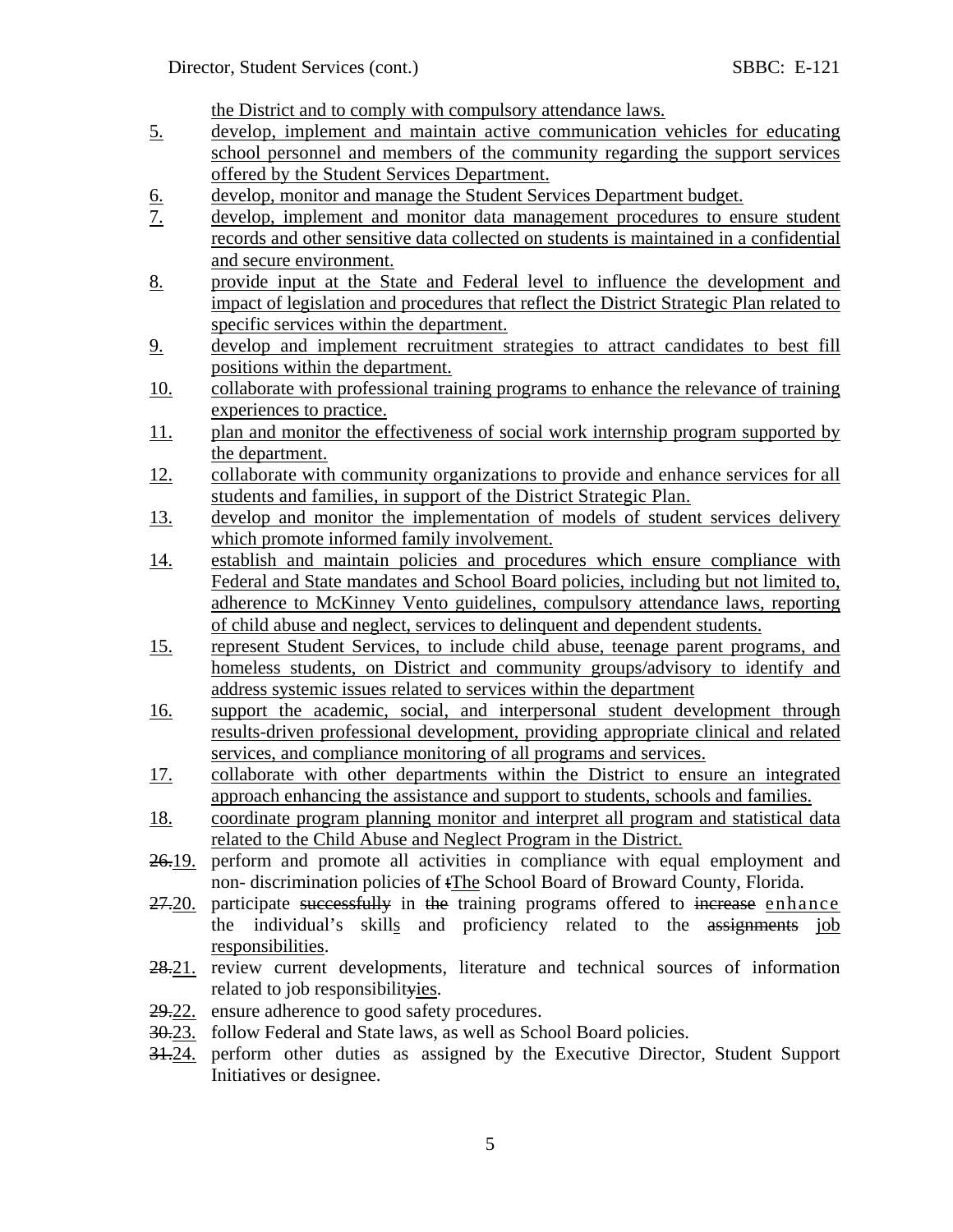### **SIGNIFICANT CONTACTS – frequency, contact, purpose, and desired end result:**

Works with the Executive Director of Student Support Initiatives, District management at all levels, Office of General Counsel, school personnel, District Advisory Boards, Florida Department of Education, the social services community, the judicial system and other governmental entities, schools (traditional as well as charter), students and families to collaborate, support and implement District and departmental initiatives, programs, services as well as compliance monitoring. area, district, and school-based staff to coordinate and oversee the provision of student support services throughout Broward County School District.

#### **PHYSICAL REQUIREMENTS:**

Light work: Exerting up to 20 pounds of force occasionally, and/or up to 10 pounds of force as frequently as needed to move objects.

#### **TERMS OF EMPLOYMENT:**

Salary and benefits shall be paid consistent with the District's approved compensation plan. Length of the work year and hours of employment shall be those established by the School Board.

### **FLSA OVERTIME CATEGORY:**

Job is exempt from the overtime provisions of the Fair Labor Standards Act.

#### **EVALUATION:**

Performance will be evaluated in accordance with Board Policy.

Board Approved: 4/23/91 & Adopted: 5/21/91 Realigned: 4/12/94; 4/11/95; 4/7/98 Title Change: 3/19/96 Alignment Title Change: 4/7/98 Organizational Chart: 5/9/2000 Board Adopted: 12/16/03 Revised: 3/22/05 Revised: 12/15/2009 Reporting Changes: 10/01/12 2012-2013 Organizational Chart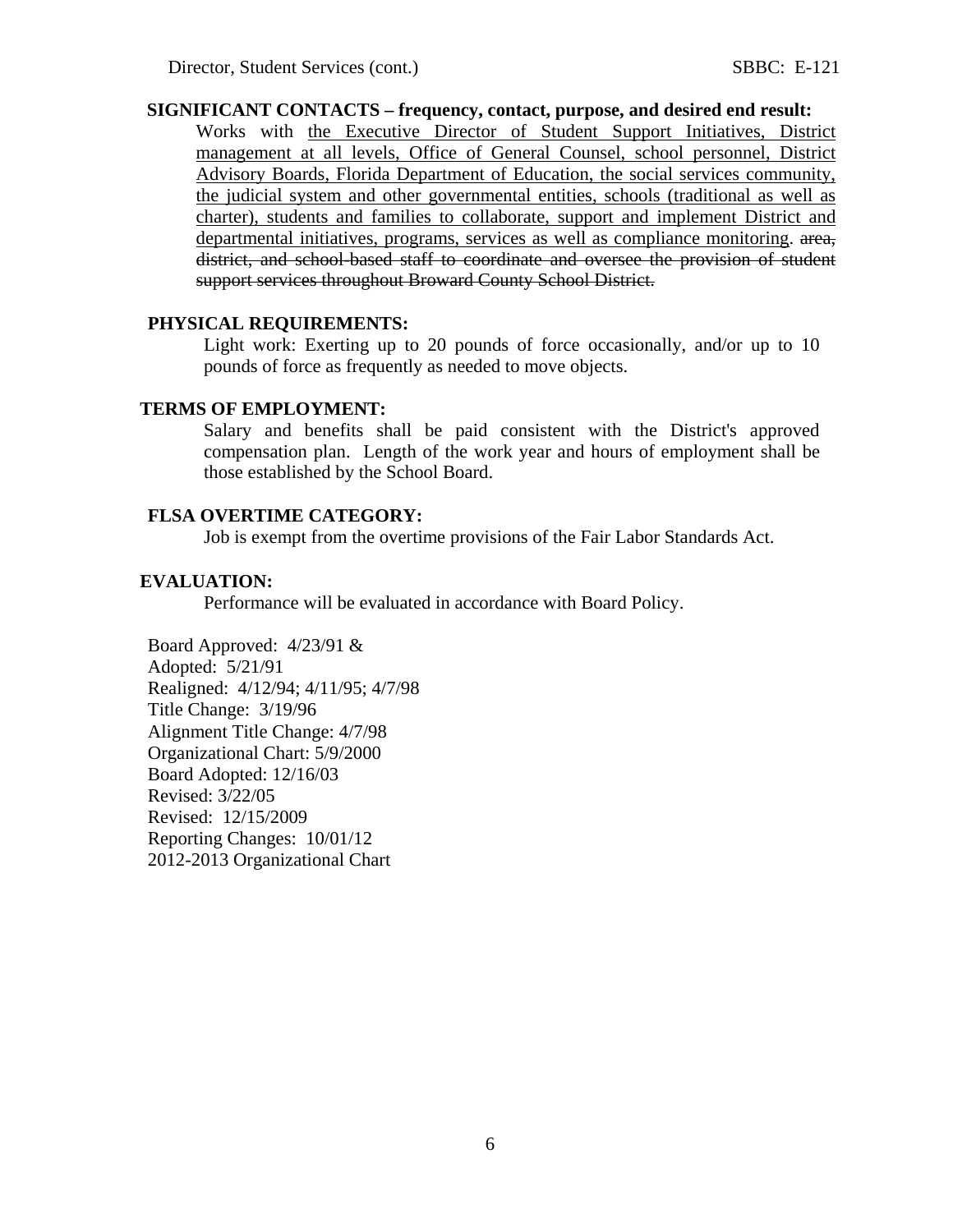### **Position Factor Listing**

Director, Student Services Point Range: 1045-1214

## **Position Factors**

# **1. Knowledge**: Combined required **minimum education/experience for competent performance**

|                            | <b>Experience Range - Years</b> |     |      |  |
|----------------------------|---------------------------------|-----|------|--|
| Education                  | Up to $3$                       | 4-7 | $8+$ |  |
| A. High School             |                                 |     | 3    |  |
| B. A.A/Vocational training |                                 |     | 3    |  |
| C. $B.S/B.A.$              |                                 |     | 3    |  |
| D. M.S/ M.A.               |                                 |     | 3    |  |
| E. $MS+$ (Sr. Mgmt.)       |                                 |     |      |  |

## **2. Human Relations Skills**: All interpersonal skills required to produce the desired end result

| Required skill level                                        |  | <i><b>*Organization Contact Level</b></i> |  |  |  |
|-------------------------------------------------------------|--|-------------------------------------------|--|--|--|
| A. Moderately important; courtesy/tact                      |  |                                           |  |  |  |
| B. Important; communicate ideas/lead team                   |  |                                           |  |  |  |
| C. Very important; influencing others; supervise/manage     |  |                                           |  |  |  |
| D. Critical to end result; convincing others; lead/motivate |  |                                           |  |  |  |
|                                                             |  |                                           |  |  |  |

## **\*Definitions**

- **1 –** Immediate workgroup **2** Outside of immediate workgroup **3 –** Assistant/Associate/Deputy Superintendents **4 –** Superintendent, School Board; critical external parties
- **3. Problem Solving:** Thinking environment to perform job duties
- A. Follow established routine and well-defined patterns
- B. Some analysis; known solutions
- C. Apply established principles; determine method
- D. Follows broad policies; known objectives
- E. Establish policies based on goals/strategies